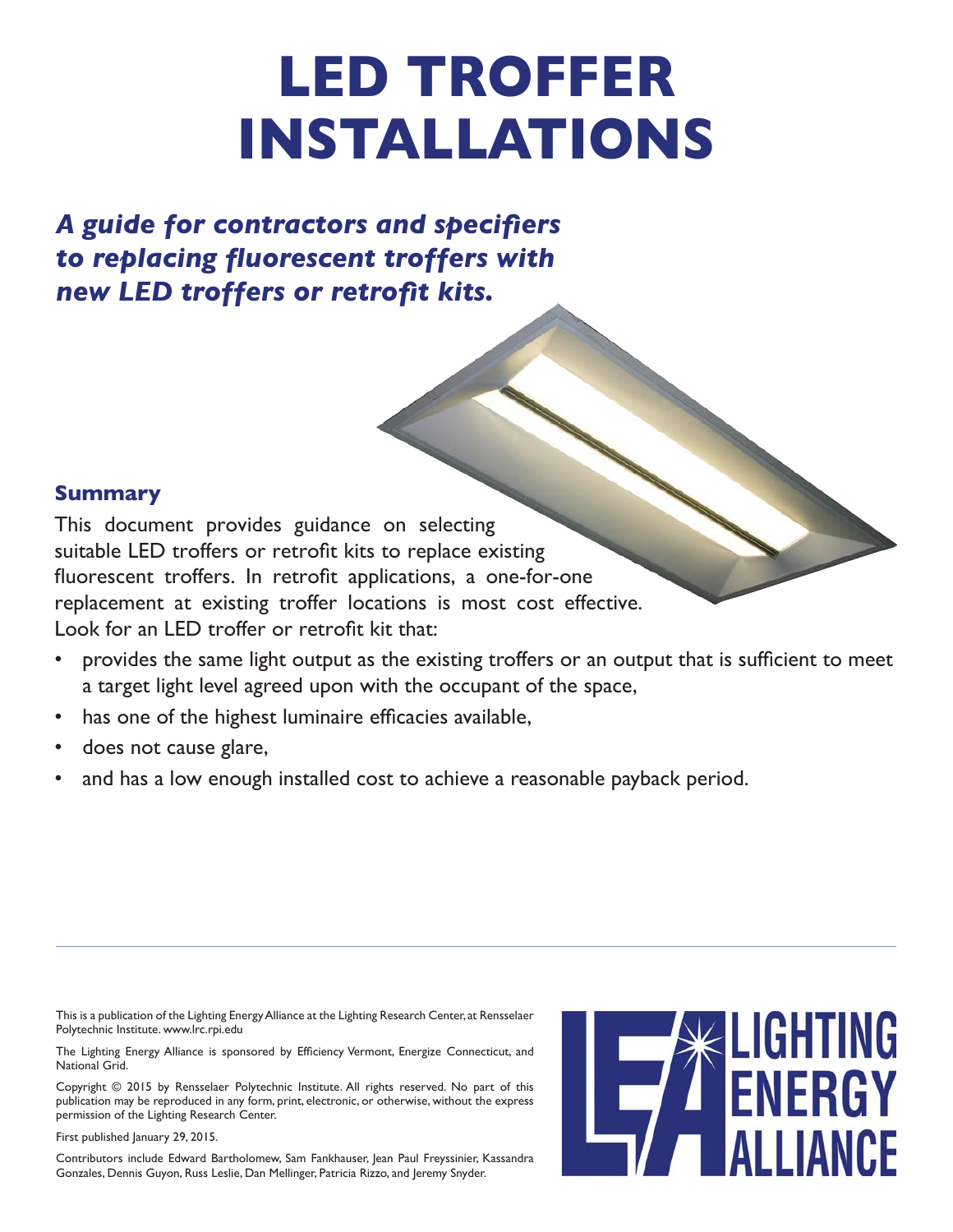## **Step 1 Provide adequate illuminance**

When evaluating LED troffers or retrofit kits, first identify products that will provide adequate light levels.

Make sure that the new lighting will provide adequate light levels for the work being done there. For offices, an average maintained illuminance of 30 footcandles is often considered appropriate.



When considering a retrofit product, use photometric software to make sure the target illuminance level will be met.

Agree with the occupant of the space to either maintain the current illuminance level or to provide a typical light level for that space type, such as an average of 30 footcandles (fc) for offices. (This is the maintained illuminance level, which takes into account that the light levels will decrease from initial light levels over time.) To find the current (maintained) illuminance level, use a calibrated illuminance meter at night or with opaque shades drawn to measure the values on work surfaces (e.g., desks), and average the readings. If the room is over-lighted compared with the recommendations by Illuminating Engineering Society of North America (IESNA), consider reducing the light level in consultation with the occupant.

Some claim that lower light levels are needed from LEDs, perhaps due to higher correlated color temperature (CCT), pupil lumens, or other reasons. These factors do not apply for visual tasks in office environments; the lighting should be based on photopic illuminance levels.

Consider ambient-task lighting as a strategy to save energy. Use low ambient light levels in combination with task lighting where it is needed, such as desktops. This should be done in collaboration with a professional lighting designer or engineer to make sure that the space avoids looking gloomy from underlighting (especially on vertical surfaces) and that suitable illuminance ratios are maintained.

Use photometric software, such as AGi32, Visual, DIALux, etc., to determine if an LED troffer will meet the target illuminance level. Many lighting manufacturers or their representatives will perform these photometric simulations, or the contractor can work with lighting engineers or designers. They should be provided with the room geometry, including the fluorescent troffer locations, so that accurate models can be constructed.

An alternative method is to match the light output, in lumens (lm), of the existing fluorescent troffers. This requires accessing an existing troffer to identify the fixture model and the installed lamps and ballast. Quantify the initial light output (the lumens from the fixture when newly installed) from the specifications for the lamps and ballast, and derate that value by the fixture's optical efficiency, which is listed on its cut sheet. Using an LED troffer with the same initial lumens should provide roughly the same illuminance levels as the current installation.

It is risky to simply look at a troffer from the ground and estimate its light output. The light produced by two troffers of the same type and using the same lamps can differ by over 70% due to variations in optical efficiencies and ballast factors.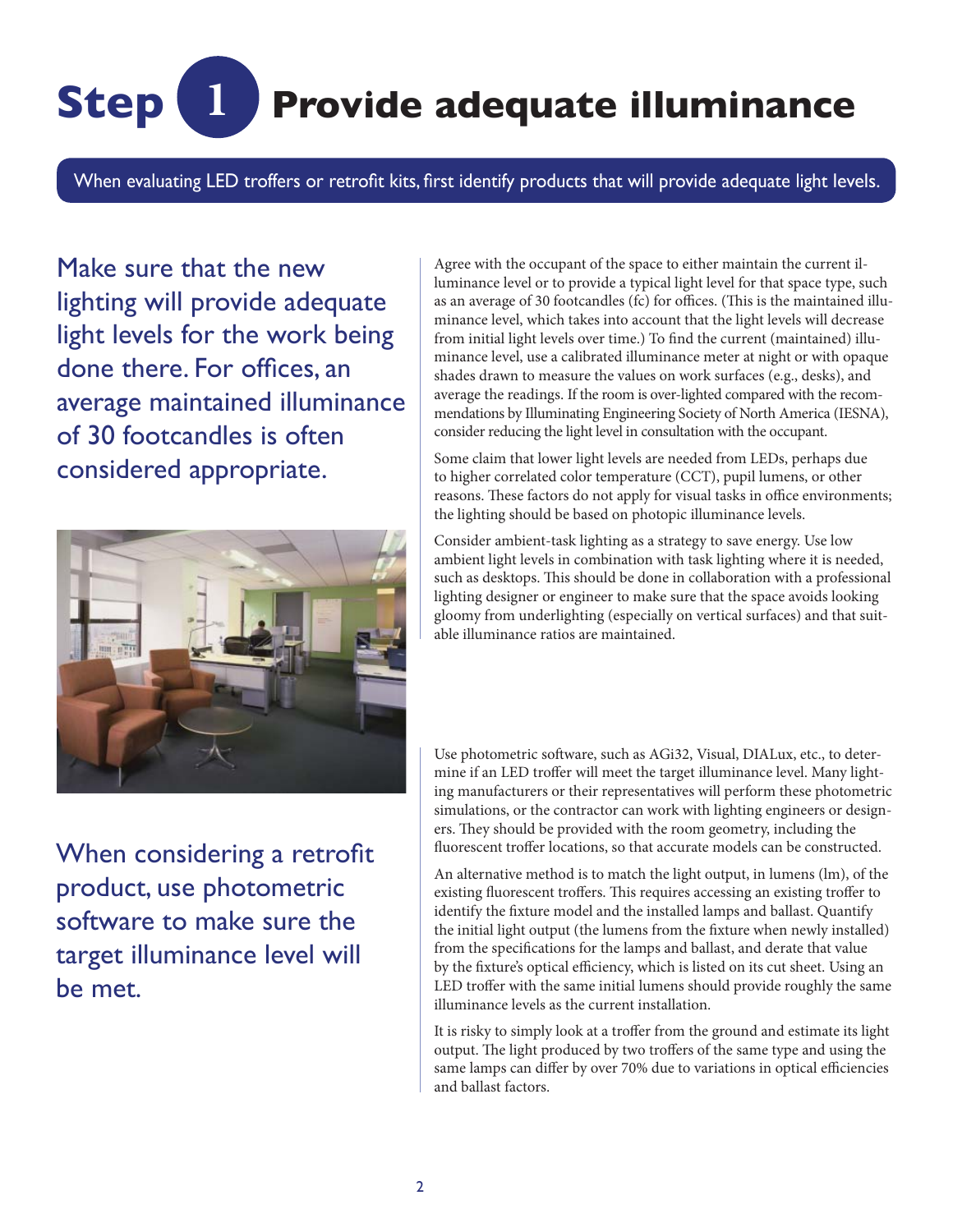## **Step 2 Maximize energy savings**

The goal is to use the lowest power demand while providing adequate light levels.

Choose a product with a high luminaire efficacy.

Don't over-light the space.

Use an LED troffer with a high luminaire efficacy. This is the light output from the luminaire per unit of power demand, in lumens per watt (lm/W). Both fluorescent and LED troffers have wide ranges of efficacies. On average, using a troffer with an efficacy 15 lm/W greater than another troffer can decrease the lighting power by about 20% in an open office.

While it is important to provide an adequate illuminance level, avoid exceeding it. On average, increasing the illuminance level by 5 fc can increase the lighting power by over 15% in an open office. In some cases the lowest lighting power demand might actually be achieved with a lowerefficacy troffer if it can better match the target light levels.

Consider a tunable LED driver, and plan to adjust it annually.

A third way to increase energy savings is to use a tunable LED driver that allows the maximum light level to be adjusted through a remote control, wireless wand, or building lighting control system. After installation, tune the light level to meet, but not exceed, the target initial illuminance level using a calibrated illuminance meter. If the system will be tuned annually, then the light level can be adjusted to the target maintained illuminance level.

# **Step 3 Maximize occupant satisfaction**

Make sure that the color appearance and other qualities of the light are acceptable to the occupant.

Select a suitable color temperature, typically 3,000 K to 4,000 K.

Install a sample luminaire and evaluate it for glare, color rendering, dimming, and flicker. There is no best color temperature, and it is a matter of preference of the occupant. If the occupant is satisfied with the current CCT, match it with the new troffers. All of the light sources in a space should have the same CCT for aesthetic purposes. Higher CCTs provide a greater perception of brightness, but do not improve visual performance.

Install a sample luminaire and judge, along with the occupant of the space, whether the luminaire provides acceptable light quality. Evaluate the glare, color rendering, dimming (using the actual dimmer it will be installed with), and flicker.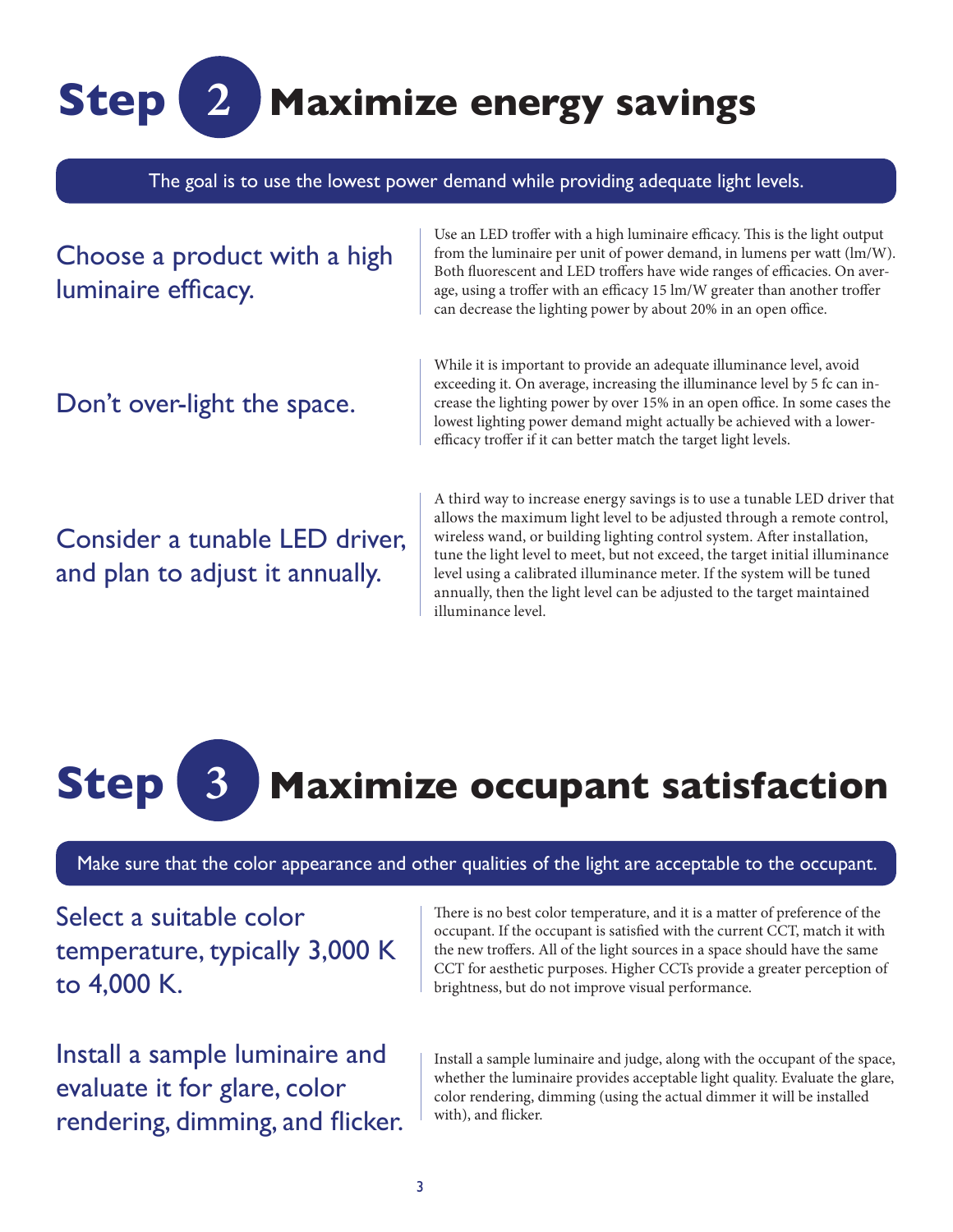### **Determine the payback period**

Calculate how long it will take for the energy savings to equal the initial cost to upgrade the lighting.

### Calculate the simple payback period.

**Step**



**4**

The simple payback period is the cost of the installation divided by the operating cost savings per year.

LED troffer retrofit kits may be more economical than replacing the entire fixture. This solution can have a lower capital cost and avoids the need to work above the ceiling.

The operating cost savings from LED troffers will most likely come from electricity savings. Some long-life fluorescent lamps can last as long as LED troffers, and both LED and fluorescent troffers need to be cleaned periodically, so do not assume that LED troffers will have lower maintenance costs than fluorescent troffers without further investigation.

Whenever possible, obtain a warranty that lasts at least as long as the payback period in order to minimize financial risks. The warranty should cover typical failure scenarios (color shift, low light output, power electronics failures, etc.).

Consider luminaires that allow component replacement to minimize unforeseen maintenance costs and potentially allow energy-saving upgrades in the future.

The simple payback period is the cost of the installation divided by the operating cost savings per year. The following equation determines how much lower the power demand of the LED troffer must be compared with the original fluorescent troffer in order to achieve a particular payback period, assuming one-for-one replacement:

Required power kequired power =  $\frac{1}{\text{Target payback period (years)} \times \text{Cost of electricity ($/kWh)} \times \text{Annual operating time (h/year)}}$ 



#### Automated lighting controls can reduce the hours of operation.

Luminaire installed price  $(\$)$  X

Consider vacancy and daylight sensors.



Installing vacancy sensors and photosensors can be an effective method of further reducing energy use. The energy savings from vacancy sensors depends on the type of space, from about 10% in open offices to over 60% in copy rooms. The average energy savings in private offices is about 30%.

Some LED luminaires can be ordered with integrated sensors pre-installed. Integrated sensors can reduce installation costs since no additional wiring is required and the controls are often pre-set.